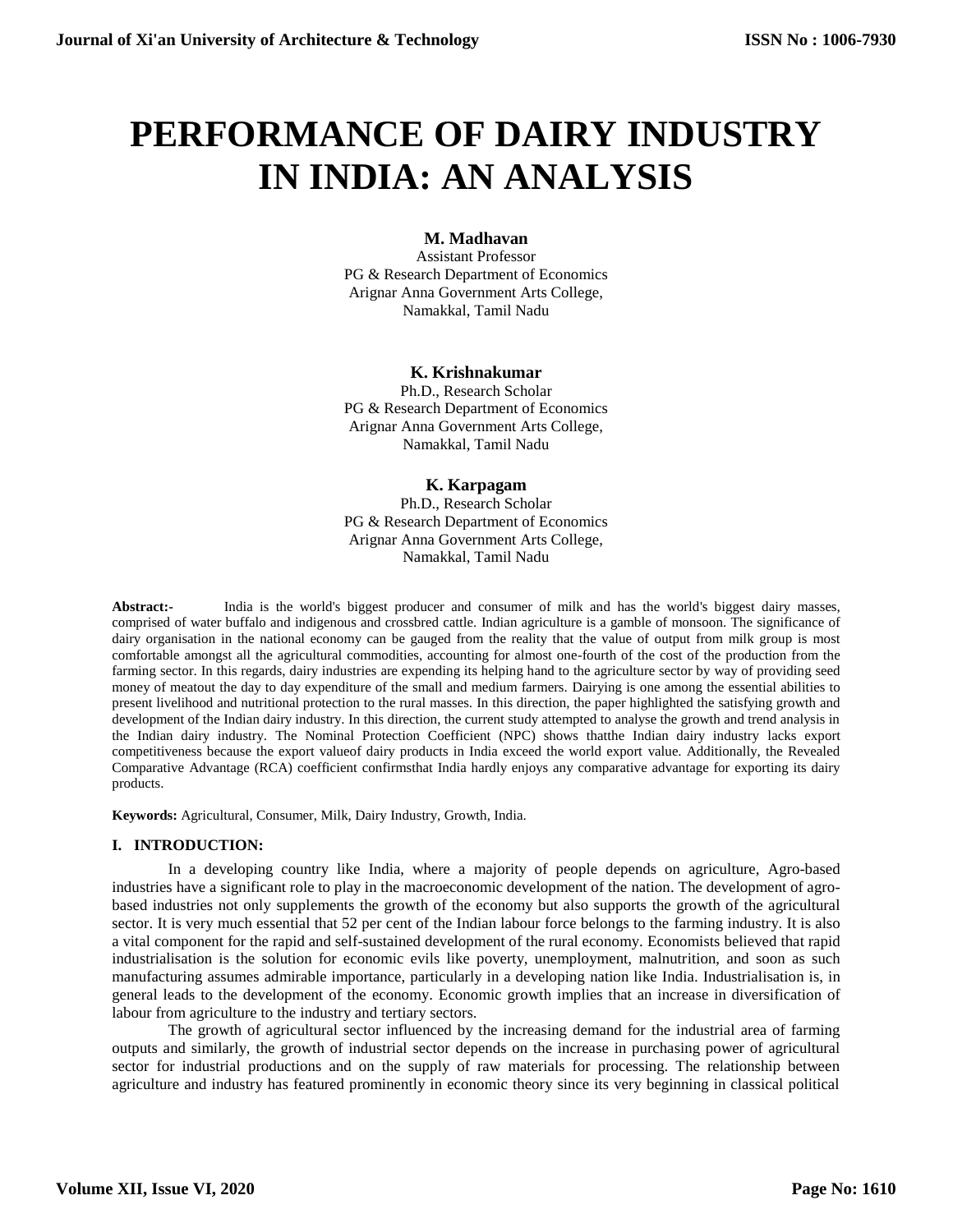economy. The interdependency between the agriculture and industries in an economy is vital for its overall development.

UN  $(1972)^1$  publication states that the purpose of industrialization of the developing nations is for expanding its industrial base, diversification of industrial activities modernisation their economy, which are essential for improving the living standards. There are numerous arguments raised by the researchers regarding the importance of the industrial sector in the process of economic development, especially in the manufacturing industry of the developing nations like India. There is a high degree of correlation between the level of industrialisation and per capita income in developing countries. Even though there is no perfect correlation in the less developing nations are having the upper end of the scale<sup>2</sup>.

## **1.1 Dairy Industry - Overview**

India has been the leading producer and consumer of dairy products worldwide since 1998 with sustained growth in the availability of milk and milk products. Dairy activities form an essential part of the rural Indian economy, serving as a critical source of employment and income. India also has the largest bovine population in the world. However, the milk production per animal is significantly low as compared to the other major dairy producers. Moreover, nearly all of the dairy products in India is consumed domestically, with the majority of it sold as fluid milk. On account of this, the Indian dairy industry holds tremendous potential for value-addition and overall development. India's Export of Dairy products was 1,13,725.7 MT to the world for the well worth of Rs. 2423 Crores 345.71 USD Millions at some stage in the year 2018-19<sup>3</sup>. The dairy market in India reached a value of INR 10,527 Billion in 2019<sup>4</sup>. Along with offering profitable business opportunities, the dairy industry in India serves as a tool of socio-economic development.

## **II. Review of Literature:**

| S.<br>No.      | Author                                                                        | <b>Objective</b>                                                                                                                                                                                                                                                                                                                                                                                                                                                                                                                               | <b>Tools</b><br><b>Employed</b> | <b>Source of Data</b>                                                       | <b>Conclusion</b>                                                                                                                                                                                                                                                                                                                                                                                                                                                                                                                                                                                                        |
|----------------|-------------------------------------------------------------------------------|------------------------------------------------------------------------------------------------------------------------------------------------------------------------------------------------------------------------------------------------------------------------------------------------------------------------------------------------------------------------------------------------------------------------------------------------------------------------------------------------------------------------------------------------|---------------------------------|-----------------------------------------------------------------------------|--------------------------------------------------------------------------------------------------------------------------------------------------------------------------------------------------------------------------------------------------------------------------------------------------------------------------------------------------------------------------------------------------------------------------------------------------------------------------------------------------------------------------------------------------------------------------------------------------------------------------|
|                | Jaiswal,<br>Payal<br>Hemkant<br>Chandravanshi,<br>Ashulata Netam <sup>5</sup> | To analyse the nature and extent<br>of contribution of dairying to<br>income, employment and food<br>security of rural<br>farming<br>households.                                                                                                                                                                                                                                                                                                                                                                                               |                                 | Central<br>Statistical<br>Organization.<br>India:<br>Government of<br>India | Dairying contributes positively and drastically<br>to the income and employment of rural farming<br>households, mainly the marginal and poor<br>farmers, thereby offering them livelihoods and<br>sustenance. ii. Dairying helps the inequitable<br>distribution of earnings and employment among<br>the rural farming households, thus lowering the<br>disparity in maintaining of sources through the<br>rural communities.                                                                                                                                                                                            |
| $\overline{2}$ | Maria J. Groot and<br>Katrien E. van't<br>Hooft <sup>6</sup>                  | To find out about the variations<br>and similarities of dairy farming,<br>and the impact on public and<br>environmental health, between<br>the Netherlands, India, Ethiopia,<br>and Uganda, emphasising the<br>techniques that developed during<br>the E-Motive Exchange project<br>to decrease the use of antibiotics<br>and other chemical compounds<br>in dairy farming.<br>To Propose options which<br>encompass raising awareness<br>about the threat of antibiotics<br>and their impact on food quality,<br>and implementing the Natural |                                 |                                                                             | The threat of Multi-resistant microbes and<br>antimicrobial-resistant (AMR) infections are<br>still mostly unaddressed within the dairy<br>industry in India, Ethiopia, and Uganda. At the<br>same time, the use of antibiotics and other<br>agrochemicals is rampant<br>and<br>largely<br>uncontrolled. Therefore, raising attention about<br>the trouble of antibiotic resistance, along with<br>the hyperlink with livestock production and the<br>effect of the frequent availability<br>-of<br>their<br>agrochemicals<br>and<br>impact<br>on<br>environmental, animal, and human health is of<br>utmost importance. |

**<sup>1</sup>** United Nations (1972) Industrialization Trend in the Developing ECAFE Countries. *Economic Bulletin for Asia and the Far East*, Vol. XXIII, No.2, 62-76.

 $\overline{\phantom{a}}$ 

**<sup>2</sup>** Szirmai, A. (2009) "*Is manufacturing still the main engine of growth in Developing countries*? Accessed from http://www.wider.unu.edu/publications/newsletter/articles/en GB/05-09-Zirmai.

<sup>3</sup> Agricultural & Processed Food Products Export Development Authority Site Developed & Maintained by *Logic soft*, New Delhi.

<sup>4</sup> Dairy Industry in India 2020 Edition: Market Size, Growth, Prices, Segments, Cooperatives, Private Dairies, Procurement and Distribution. Report by *IMARC* Group, https://www.imarcgroup.com/dairy-industry-in-india.

<sup>5</sup> PayalJaiswal, HemkantChandravanshi, Ashulata Netam (2018). Contribution of dairy farming in employment and household nutrition in India. *International Journal of Avian & Wildlife Biology*, 3(1): 78‒79.

<sup>&</sup>lt;sup>6</sup> Maria J. Groot1 and Katrien E. van'tHooft (2016) The Hidden effects of Dairy Farming on Public and Environmental Health in the Netherlands, India, Ethiopia, and Uganda, considering the Use of Antibiotics and Other Agro-chemicals. Front. *Public Health,* 4:12, 1-9.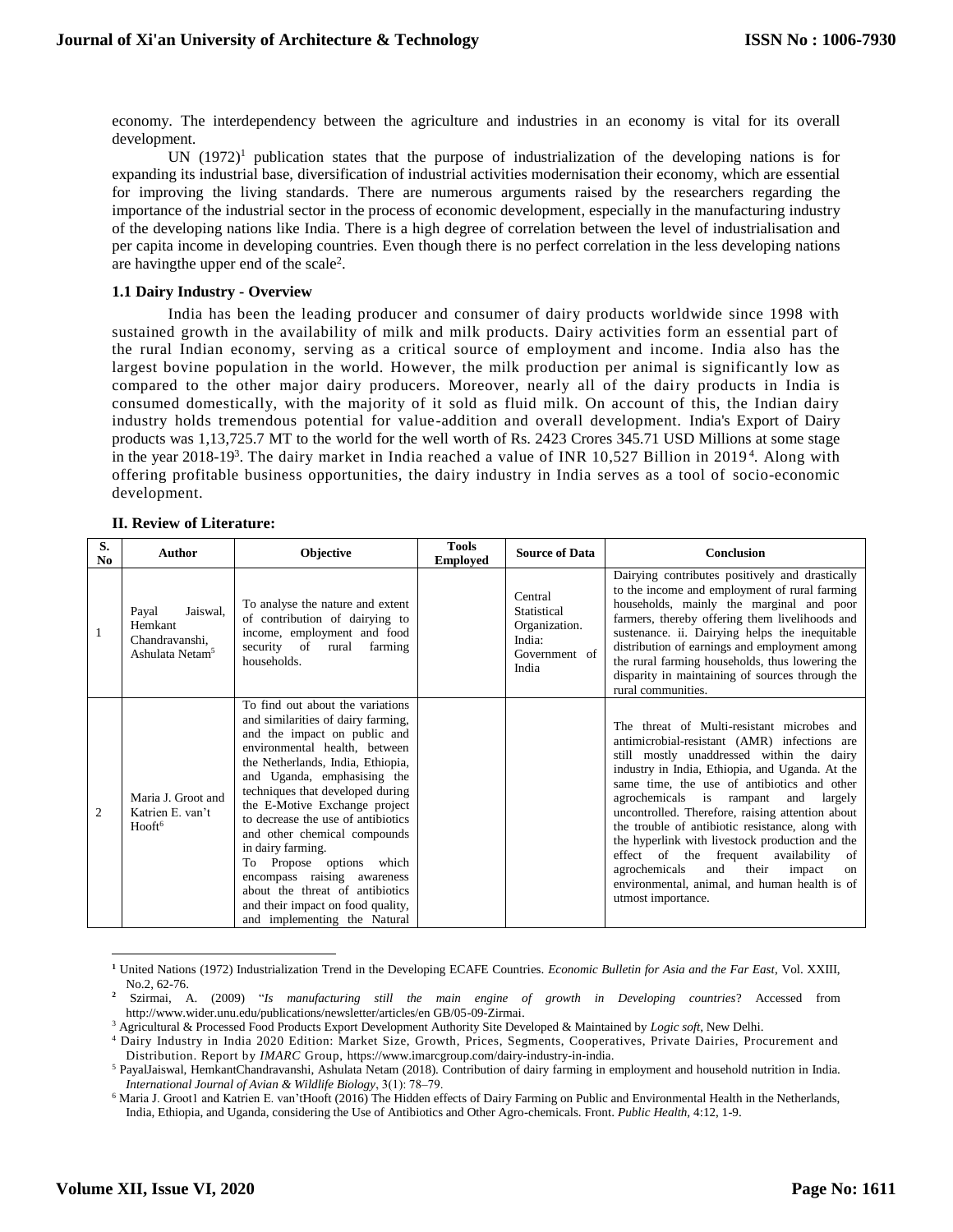| S.<br>No | Author                                                                                | Objective                                                                                                                                                                                                                                                                                                                                                                                                                                                     | <b>Tools</b><br><b>Employed</b>                                                                                                                                                                                      | <b>Source of Data</b>                                                                                                                                          | Conclusion                                                                                                                                                                                                                                                                                                                                                                                                                                                                                                                                                                             |
|----------|---------------------------------------------------------------------------------------|---------------------------------------------------------------------------------------------------------------------------------------------------------------------------------------------------------------------------------------------------------------------------------------------------------------------------------------------------------------------------------------------------------------------------------------------------------------|----------------------------------------------------------------------------------------------------------------------------------------------------------------------------------------------------------------------|----------------------------------------------------------------------------------------------------------------------------------------------------------------|----------------------------------------------------------------------------------------------------------------------------------------------------------------------------------------------------------------------------------------------------------------------------------------------------------------------------------------------------------------------------------------------------------------------------------------------------------------------------------------------------------------------------------------------------------------------------------------|
|          |                                                                                       | Livestock Farming five-layer<br>approach for reducing the use of<br>antibiotics and other chemicals.                                                                                                                                                                                                                                                                                                                                                          |                                                                                                                                                                                                                      |                                                                                                                                                                |                                                                                                                                                                                                                                                                                                                                                                                                                                                                                                                                                                                        |
| 3        | M. Koteswara<br>Rao <sup>7</sup>                                                      | To study the milk yield and the<br>dairying aspects of households in<br>Prakasam district of Andhra<br>Pradesh, To study the factors<br>influencing milk yield Prakasam<br>district of Andhra Pradesh                                                                                                                                                                                                                                                         | Multiple<br>linear,<br>Ordinary<br>Least<br>Squares,<br>multicollinear<br>ity,<br>heteroscedasti<br>city<br>regression<br>model                                                                                      | Primary data,<br>460 sample                                                                                                                                    | The regression results for the total sample and<br>also for sub-sample reveal that on an average 60<br>to 80 per cent of the variations in the value of<br>milk yield per day per the animal could be<br>explained by fodder, green fodder and<br>concentrates used per animal Per day, and the<br>age of the animal. However, the explanatory<br>variable, number of labour hours required per<br>day did not show any significant impact on the<br>dependent variable. The model fitted for various<br>samples valid as indicated by their respective p-<br>values of the statistic. |
| 4        | Abida Ahsan &<br>Bilal Ahmad Dar <sup>8</sup>                                         | To examine the Dairy sector in<br>the J& K with special reference<br>to the production of milk                                                                                                                                                                                                                                                                                                                                                                | <b>Growth Rate</b><br>$=$ Ot - Ot-1 /<br>$Qt-1 * 100$                                                                                                                                                                | Economic<br>Survey 2016-17                                                                                                                                     | The significant problems in this sector are<br>animal diseases, lack of fodder and nutrition<br>feed, lack of market access, technical guidance.<br>There is a need to increase the infrastructure like<br>there should be cooperatives, coolers, market<br>services so that this sector can develop and will<br>provide a livelihood to thousands of people<br>especially in rural areas in the state of Jammu<br>and Kashmir.                                                                                                                                                        |
| 5        | Maurice Landes,<br>Jerry Cessna,<br>Lindsay Kuberka<br>and Keithly Jones <sup>9</sup> | This report presents a profile of<br>India's dairy sector using handy<br>secondary data and research to<br>examine trends in supply,<br>demand, and trade, and the<br>elements affecting these trends.<br>Based on the profile, this report<br>tries to discover the increase<br>possibilities for India's dairy<br>production and trade, accounting<br>for the structural, technical, and<br>coverage factors in all likelihood<br>to structure that growth. | Annual<br>Growth                                                                                                                                                                                                     | <b>United States</b><br>Department of<br>Agriculture<br>(USDA)                                                                                                 | India's most significant dairy industry is<br>understudied, and there is limited public data on<br>aspects of the industry that is important in<br>assessing progress, future developments, or<br>policy options. There are massive gaps in data<br>collection in the areas of feed availability and<br>use, modifications in the size and value structure<br>of dairy production enterprises, and on the<br>supply and consumption of most dairy products.                                                                                                                            |
| 6        | Ramphal Ohlan <sup>10</sup>                                                           | study<br>investigates<br>The<br>the<br>pattern, trends, competitiveness,<br>and determinants of the export of<br>dairy products from India                                                                                                                                                                                                                                                                                                                    | First-order<br>finite Markov<br>chain model.<br>Chi<br>Square $(\gamma 2)$<br>test, The<br>trend<br>analysis,<br>The<br>Herfindahl<br>Index. Log-<br>linear form<br>using the<br>multiple<br>regression<br>analysis. | FAOSTAT.<br>Economic<br>Survey (2012),<br>the Indian<br>government's<br>Ministry of<br>Finance.<br>Period of study<br>1961-1962 to<br>2010-2011 (50<br>years). | Market institutions to commercialise production<br>intensified awareness and efforts to produce<br>quality dairy products with reduced safety risks,<br>higher standards to meet sanitary<br>and<br>phytosanitary specifications for food export,<br>higher productivity, and increase in the scale of<br>the collection, distribution, and processing of<br>dairy products.                                                                                                                                                                                                           |
| 7        | Bhagyashree S.<br>Kunte, Sanjay<br>$\mathbf{Patankar}^{11}$                           | To understand the troubles faced<br>through the dairy area units, the<br>execs and cons of various issues.                                                                                                                                                                                                                                                                                                                                                    |                                                                                                                                                                                                                      |                                                                                                                                                                | For the milk processing plants, the procurement<br>cost observed the massive issue of the total<br>costs, followed via the processing cost. For                                                                                                                                                                                                                                                                                                                                                                                                                                        |

<sup>7</sup> M. Koteswara Rao (2017) Factors Affecting Milk Production: A Case Study in Andhra Pradesh. *Journal of Rural Development*, Vol. 36, No. 1, 21-32.

 $\overline{a}$ 

<sup>8</sup> Abida Ahsan1 & Bilal Ahmad Dar (2018) An Economic Analysis of Dairy Sector in Jammu and Kashmir with Special Reference to Milk Production. *International Journal of Research in Humanities, Arts and Literature*, Vol. 6, Issue 4, 401-406.

<sup>9</sup> Maurice Landes, Jerry Cessna, Lindsay Kuberka and Keithly Jones (2017) India's Dairy Sector: Structure, Performance, and Prospects. *A Report from the Economic Research Service*, United States Department of Agriculture, LDPM-272-01, 1-49.

<sup>10</sup> RamphalOhlan (2016) Competitiveness and Trade Performance of India's Dairy Industry, *Asian Journal of Agriculture and Development*, Vol. 11, No. 2, 17-37.

<sup>11</sup> Bhagyashree S. Kunte, Prof. Sanjay Patankar (2015) A Literature Review of Indian Dairy Industry*. International Journal of Management Research & Review*, Volume 5, Issue 6, 341-350.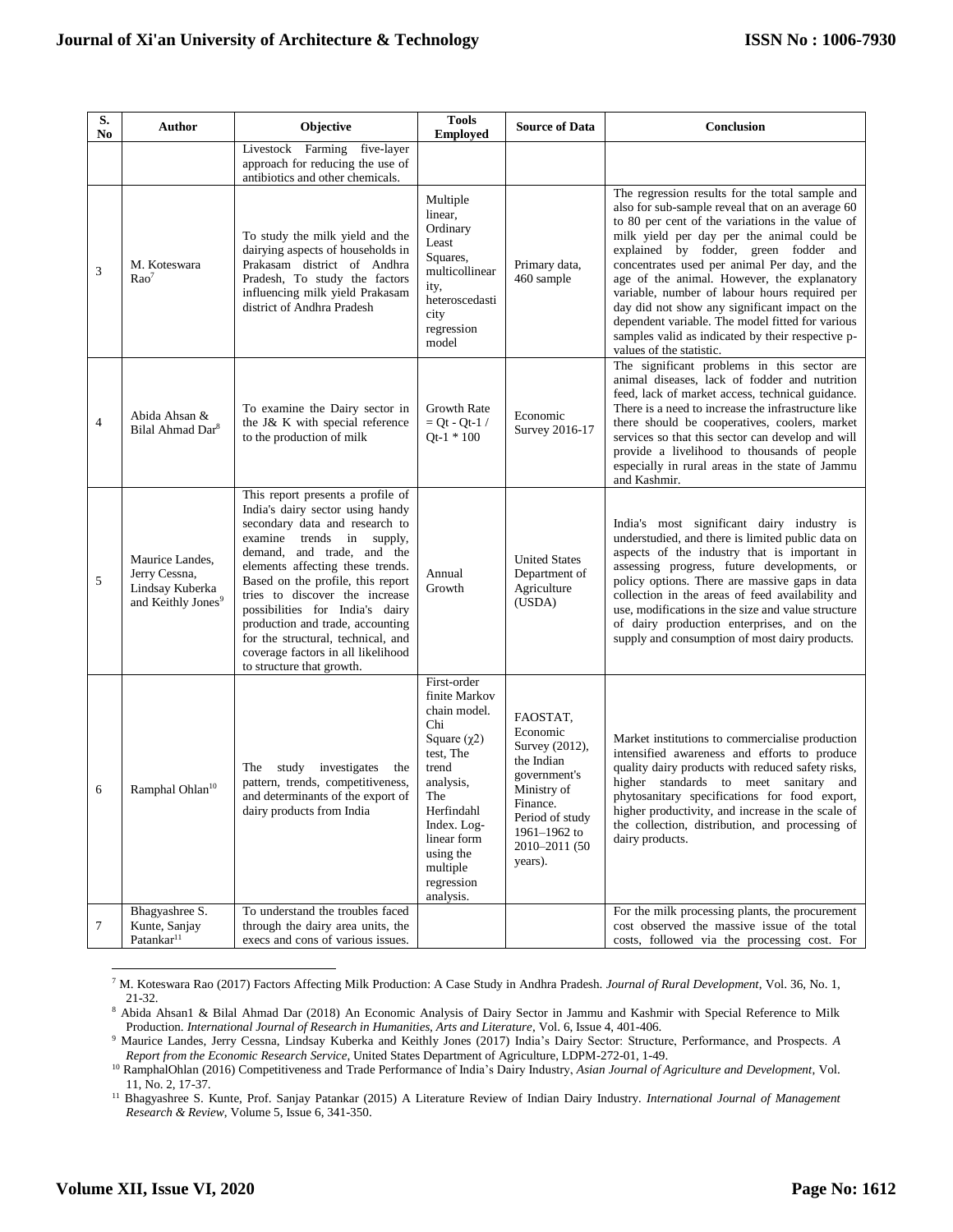| S.<br>N <sub>0</sub> | <b>Author</b>                                          | Objective                                                                                                                                                                                                                                                                                                                         | <b>Tools</b><br><b>Employed</b>           | <b>Source of Data</b>                                                                                        | Conclusion                                                                                                                                                                                                                                                                                                                                                                                                                                                                                                         |
|----------------------|--------------------------------------------------------|-----------------------------------------------------------------------------------------------------------------------------------------------------------------------------------------------------------------------------------------------------------------------------------------------------------------------------------|-------------------------------------------|--------------------------------------------------------------------------------------------------------------|--------------------------------------------------------------------------------------------------------------------------------------------------------------------------------------------------------------------------------------------------------------------------------------------------------------------------------------------------------------------------------------------------------------------------------------------------------------------------------------------------------------------|
|                      |                                                        | The study finds out about is<br>carried out to recognise the<br>magnitude of the research work<br>carried out in the area and<br>recognise the unresolved issued<br>if any that can pave the direction<br>for similar research in the field.                                                                                      |                                           |                                                                                                              | some dairy products; cooperative dairy plants<br>were discovered cost-effective while for some<br>other products, non-public dairy plants had been<br>observed profitable. This paper studied the<br>economic viability of dairy plants or cooperative<br>units.                                                                                                                                                                                                                                                   |
| 8                    | Shiv Kumar, Md.<br>Kashif Ansari <sup>12</sup>         | Find out the reasons for the low<br>per-unit production, Imports and<br>negligible exports.                                                                                                                                                                                                                                       | Compound<br>Annual<br><b>Growth Rate</b>  | Export-Import<br>Data Bank.<br>Directorate<br>General of<br>Foreign Trade                                    | To study conclude, it can say that the location of<br>Exporting Dairy Products holds promising<br>prospects for future researchers as it has many<br>aspects which are still unexplored. Due to<br>massive production and very fewer exports and<br>growing consumption of Dairy Products, it will<br>become crucial to understand and analyse the<br>most current trends in Exports and Imports as<br>properly in Dairy Sector and find out the<br>measures to expand the exports of Dairy<br>Products.           |
| 9                    | A. Sudharsana<br>Reddy, M.<br>Padmavathi <sup>13</sup> | The<br>significance<br>of<br>dairy<br>enterprise<br>in<br>national<br>the<br>economy can be gauged from the<br>fact that the value of output from<br>the milk group is highest<br>amongst all the agricultural<br>commodities,<br>accounting for<br>almost one-fourth of the value of<br>output from the agricultural<br>sector.  |                                           | Various issues<br>of Basic Animal<br>Husbandry<br>Statistics, MoA,<br>GoI                                    | An analysis of the lessons learned through the<br>implementation of the programme should be<br>useful for those involved in formulating dairy<br>development policies and plans for the nation.<br>The performance is of the Indian dairy sector<br>quite impressive.                                                                                                                                                                                                                                              |
| 10                   | M. S. Deshmukh $^{14}$                                 | Study the trends of the dairy<br>sector in India. Find out the<br>constraints and opportunities of<br>the dairy sector in India.<br>Examine the role of cooperative<br>institutions in the development<br>of the dairyindustry in India.<br>Suggesting the measures for the<br>overall development of the<br>Indian dairy sector. | per centage,<br>growth rate,<br>variation | Economic<br>Survey,<br><b>National Dairy</b><br>Development<br>Board and<br><b>Reserve Bank</b><br>of India. | The need of the hour for the cooperative sector<br>in the era of the liberalised environment is to<br>seize every opportunity available. To strengthen,<br>expand and bring transparency in the milk<br>procurement system to reduce the collection and<br>transport cost. The role of government should be<br>to direct, coordinate, and regulate the activities<br>of various organisations engaged in dairy<br>industry development to establish and maintain<br>a level the playing field for all stakeholders |

## **2.1 Scope of the Study:**

The present paper attempts to study the performance of the dairy industry in India. The study covers the details of import and export for ten years from 2009-10 to2018-19. This paper analyses the share of milk production in the State, National and International level during the period in reference.

# **2.2 Objectives of the Study:**

The specific objectives of the study are as follows:

- a) To assess the production of dairy products among the various states in India.
- b) To study the state of dairy production at the international level.
- c) To analyse the performance of export and import of the dairy industry in India.
- d) To provide the suggestions for the development of the dairy industry in India

# **III. RESEARCH METHODOLOGY:**

Secondary data used for the present research investigation. The data collected from the relevant annual reports, COMTRADE, United Nations, FAOSTAT, Basic Animal Husbandry Statistics, DAHD&F, DGCIS, Department of Animal Husbandry, Dairying & Fisheries, Ministry of Agriculture and Farmers Welfare, GoI. The data were classified and tabulated as per the objectives of the study. The study used simple statistical tools. Mean,

 $\overline{\phantom{a}}$ <sup>12</sup> Shiv Kumar, Md. Kashif Ansari (2016) An Analytical Study on the Export Performance of Dairy Industry in India. *International Journal of Research*–Granthaalayah, Vol.4, (Iss.1), 153-157.

<sup>13</sup> Sudharsana Reddy. A and Padmavathi. M. (2016) The Growth and Development of Dairy Industry in India.*International Journal of Scientific Research*, Volume 5, Issue 6, 426-429.

<sup>14</sup> M. S. Deshmukh (2014) Growth and Performance of Dairy Sector in India.*Voice of Research*, Volume 3, Issue 2, 39-44.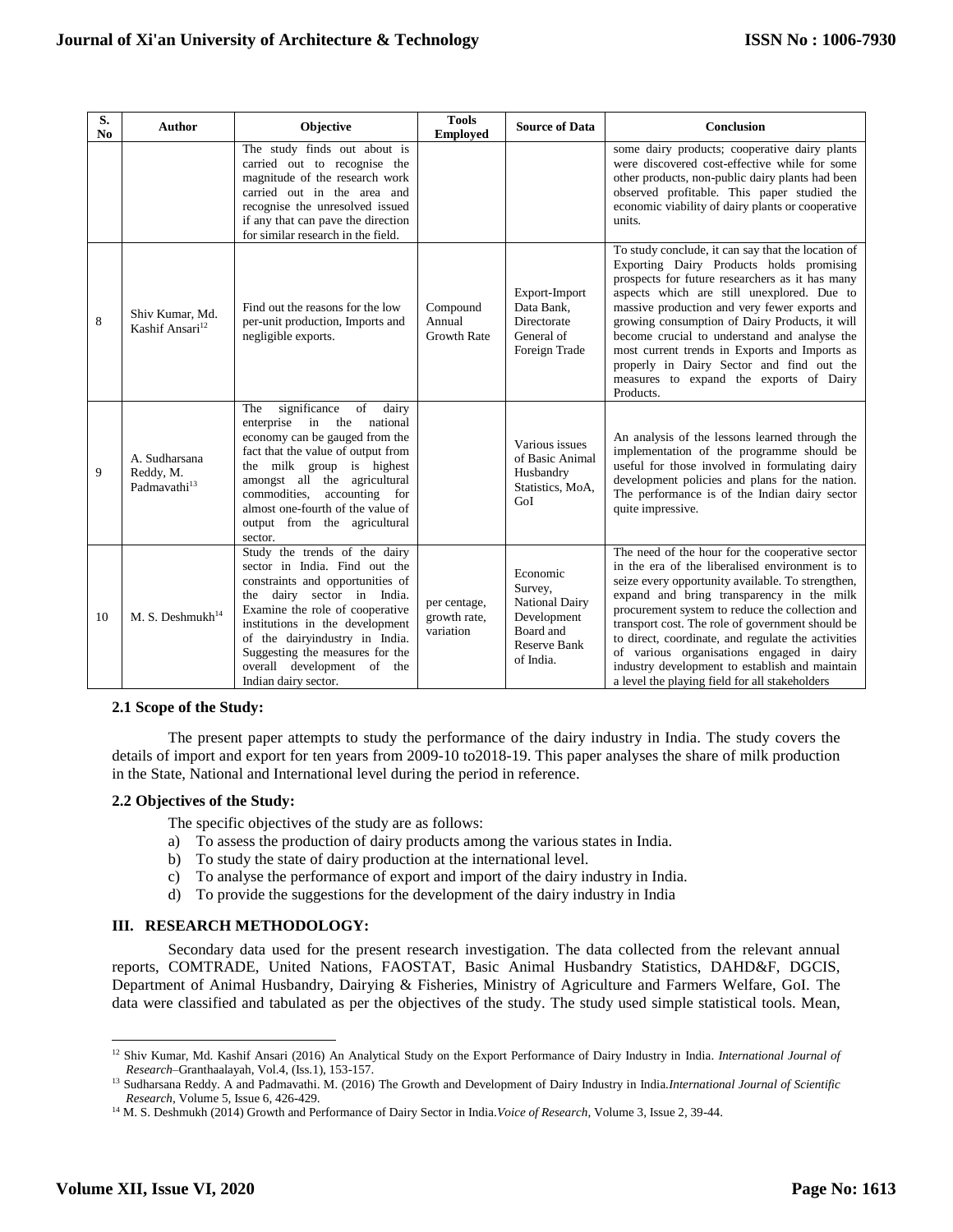Standard Deviation, Coefficient of Variation, Annual growth rate, Compound average growth rate (CAGR) use for analysis. In this study discuss with Nominal Protection Coefficient (NPC) and Revealed Comparative Advantage (RCA) techniques for evaluating trade competitiveness.

## **3.1 Nominal Protection Coefficient (NPC)**

While the competitiveness of any product/commodity can be measured in various ways, NPC happens to be one of the popular measures, and it is defined as follows:

$$
NP C_i = \! P_i{}^d \mathbin{/} P_i{}^w
$$

Where NPC<sub>i</sub> is the nominal protection coefficient of the i<sup>th</sup> commodity,  $P_i^d$  is the domestic value of the i<sup>th</sup> commodity, adjusted transportation cost in the local market and  $P_i^w$ is the The world reference value of the i<sup>th</sup> commodity, adjusted transportation cost in the world Market. The studies mentioned above adjusted both domestic value and the World commodity value. Hence, NPC shows the ratio of domestic value to the world reference value, while explaining the level of competitiveness of a particular commodity in the International market. The present study estimates NPC under the exportable hypothesis and compares the unit prices of exportable goods in India with the world unit price of those goods but is unable to adjust transportation cost in domestic and transportation cost in the world markets<sup>15</sup>. Thus, the NPC formula is as follows.

 $NPC_i = India_i^x / World_i^x$ 

Where India<sub>i</sub>x is the export value of i<sup>th</sup> commodity in India and World<sub>i</sub>x is the export value of the i<sup>th</sup> commodity in the world.

India<sup>i</sup> <sup>x</sup> =*Export Value<sup>i</sup> / Export Quantity<sup>i</sup>*

World<sup>i</sup> <sup>x</sup> =*Export Value<sup>i</sup> / Export Quantity<sup>i</sup>*

If NPCi< 1, implies that the export value of  $i<sup>th</sup>$  commodity in India is less than the export value of  $i<sup>th</sup>$ commodity in the world, it means that a particular product is competitive in the world market. In this means the merchandise is unprotected and is obtainable in a free trade scenario. If  $NPC \geq 1$ , it implies that the export value of *i*<sup>th</sup> commodity in India is higher than the export value of the same product in the world. The ultimately means that the particular product is less competitive in the world market (commodity is a protected item).

# **3.2 Revealed Comparative Advantage (RCA)**

We have calculated the Revealed Comparative Advantage (RCA) proposed for measuring the degree of trade specialisation of a particular commodity. In theevent of the RCA's being more significant than unity for a country, then that country has acomparative advantage in terms of exporting certain products. In other words, there is a scope of trade with the rest of the world in a particular commodity<sup>16</sup>. RCA measure is as follows:

$$
RCA_{ik} = \frac{Xik}{Xit} / \frac{Xwk}{Xwt}
$$

Where,  $\frac{Xik}{Xit}$  India's export share of product *k* over India's total export in value term,

 $\frac{X_{\text{wK}}}{X_{\text{wK}}}$  world's export share of product *k* over the world's total export in the value term. Where  $RCA_{ik}$  is the revealed comparative advantage index for India. *'i'* exporting product 'k', ik is the value of India's export of products *k*. *X* it is the value of India's total export, Xwk is the value of the world's export of products  $k$  and Xwt is the value of the world's total export. The importance of the RCA's being more significant than unity confirms that India has a comparative advantage regarding exporting commodity (*k*). In other words, India's export share of product *k* exceeds the world's export share of product *k.*

## **IV. Analysis and Discussion**

Xwk

Table 1 presents the details of dairy products made by the top 10 Indian states for the period in reference. These states contribute around 80 per cent of the aggregate output of Indian dairy products. Among other Indian states, Uttar Pradesh contributes17 per cent of Indian dairy production. Rajasthan became the second-largest producer of dairy products account for around 12 per cent of Indian dairy production, which is followed by Madhya Pradesh (8.21 percent), Gujarat (7.81 percent), and Andhra Pradesh (7.44 percent) during 2016-17. The table reveals that the Indian dairy production is having moderate and negative growth rate expect Madhya Pradesh. The analysis coefficient of variation recorded reasonable stability during the study period.

 $\overline{\phantom{a}}$ 

<sup>&</sup>lt;sup>15</sup> YashobantaParida, Avinash K. Ghule and Priyankkumar Dudharejiya (2019) Trade Competitiveness of Indian Dairy Industry: An Empirical Analysis.*Institute of Rural Management Anand*, Working Paper 295, 1-23.

<sup>16</sup> Balassa, B. (1965) "Trade Liberalization and Revealed Comparative Advantage" *The Manchester School,* 33 (2): 99–123.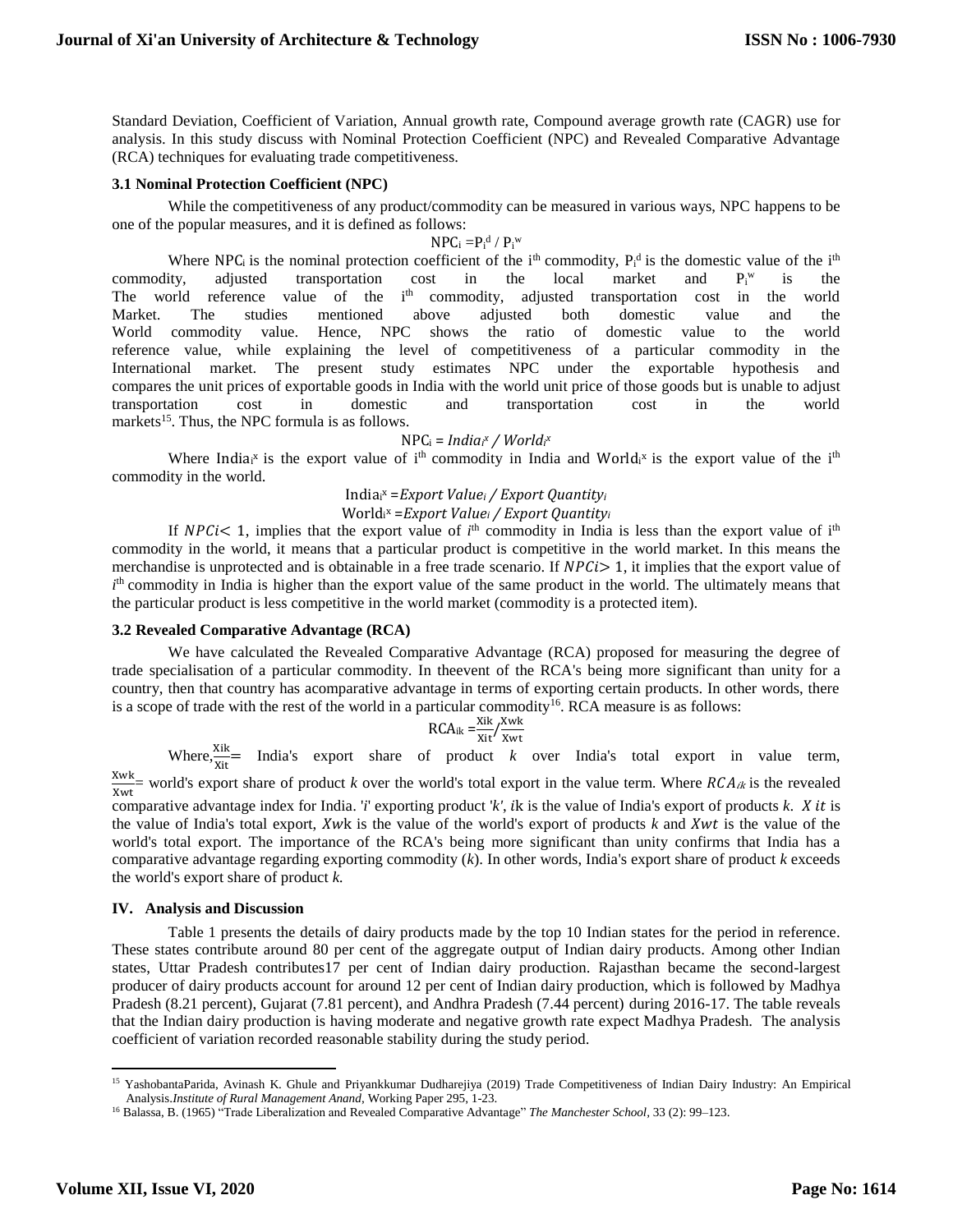|                      | <b>State Wise Milk Production (000 Tonnes)</b> |                |       |                |       |                |       |                |       |                |       |                    |       |                |       |                   |       |                |       |                |       |
|----------------------|------------------------------------------------|----------------|-------|----------------|-------|----------------|-------|----------------|-------|----------------|-------|--------------------|-------|----------------|-------|-------------------|-------|----------------|-------|----------------|-------|
|                      |                                                | 2007-08        |       | 2008-09        |       | 2009-10        |       | 2010-11        |       | 2011-12        |       | 2012-13            |       | 2013-14        |       | 2014-15           |       | 2015-16        |       | 2016-17        |       |
| Sr<br>N <sub>0</sub> | <b>State</b>                                   | Produc<br>tion | (9/0) | Produ<br>ction | (%)   | Produc<br>tion | (9/0) | Produc<br>tion | (9/0) | Produc<br>tion | (9/0) | Prod<br>uctio<br>n | (9/6) | Produ<br>ction | (9/0) | Produ<br>ction    | (9/6) | Produ<br>ction | (9/6) | Produ<br>ction | (9/0) |
|                      | Uttar<br>Pradesh                               | 37722          | 17.47 | 39074          | 17.42 | 40406          | 17.35 | 42062          | 17.67 | 45112          | 17.64 | 46660              | 17.92 | 24194          | 17.57 | 25198             | 17.22 | 26387          | 16.97 | 27551          | 16.83 |
| 2                    | Rajasthan                                      | 22754          | 10.54 | 23862          | 10.64 | 24660          | 10.59 | 26468          | 11.12 | 27024          | 10.57 | 27892              | 10.71 | 14573          | 10.58 | 16934             | 11.57 | 18500          | 11.9  | 19357          | 11.83 |
| $\mathcal{R}$        | Madhva<br>Pradesh                              | 13144          | 6.09  | 13710          | 6.11  | 14334          | 6.16  | 15028          | 6.31  | 16298          | 6.37  | 17676              | 6.79  | 9599           | 6.97  | 10779             | 7.37  | 12148          | 7.81  | 13445          | 8.21  |
|                      | Gujarat                                        | 15822          | 7.33  | 16772          | 7.48  | 17688          | 7.6   | 18642          | 7.83  | 19634          | 7.68  | 20630              | 7.93  | 11112          | 8.07  | 11691             | 7.99  | 12262          | 7.89  | 12784          | 7.81  |
| 5                    | Andhra<br>Pradesh                              | 17850          | 8.27  | 19140          | 8.53  | 20858          | 8.96  | 21632          | 9.09  | 24176          | 9.45  | 25524              | 9.81  | 13007          | 9.45  | 9656              | 6.6   | 10817          | 6.96  | 12178          | 7.44  |
| 6                    | Punjab                                         | 18564          | 8.6   | 18774          | 8.37  | 18778          | 8.06  | 18846          | 7.92  | 19102          | 7.47  | 19448              | 7.47  | 10011          | 7.27  | 10351             | 7.07  | 10774          | 6.93  | 11282          | 6.89  |
|                      | Maharashtra                                    | 14420          | 6.68  | 14910          | 6.65  | 15358          | 6.6   | 16088          | 6.76  | 16938          | 6.62  | 17468              | 6.71  | 9089           | 6.6   | 9542              | 6.52  | 10153          | 6.53  | 10402          | 6.35  |
| 8                    | Haryana                                        | 10884          | 5.04  | 11490          | 5.12  | 12012          | 5.16  | 12534          | 5.27  | 13322          | 5.21  | 14080              | 5.41  | 7442           | 5.41  | 7901              | 5.4   | 8381           | 5.39  | 8975           | 5.48  |
| 9                    | Bihar                                          | 11566          | 5.36  | 11868          | 5.29  | 12248          | 5.26  | 12641          | 5.31  | 13286          | 5.19  | 13690              | 5.26  | 7197           | 5.23  | 7775              | 5.31  | 8288           | 5.33  | 8711           | 5.32  |
| 10                   | Tamil Nadu                                     | 13080          | 6.06  | 13302          | 5.93  | 13574          | 5.83  | 13662          | 5.74  | 13936          | 5.45  | 14010              | 5.38  | 7049           | 5.12  | 7132              | 4.87  | 7244           | 4.66  | 7556           | 4.62  |
| Total                | <b>Top 10 States</b>                           | 175806         | 81.44 | 182902         | 81.52 | 189916         | 81.56 | 197604         | 83.03 | 208828         | 81.64 | 21707<br>-6        | 83.39 | 11327<br>3     | 82.27 | 11695<br>$\Omega$ | 79.94 | 12495          | 80.36 | 13224          | 80.79 |
|                      | Total India                                    | 215869         |       | 224362         |       | 232848         |       | 237982         |       | 255786         |       | 26031<br>$\Omega$  |       | 13768<br>h     |       | 14631<br>$\Omega$ |       | 15548          |       | 16369          |       |

**Table 1 State-wise Milk Production in India**

**Source:** Department of Animal Husbandry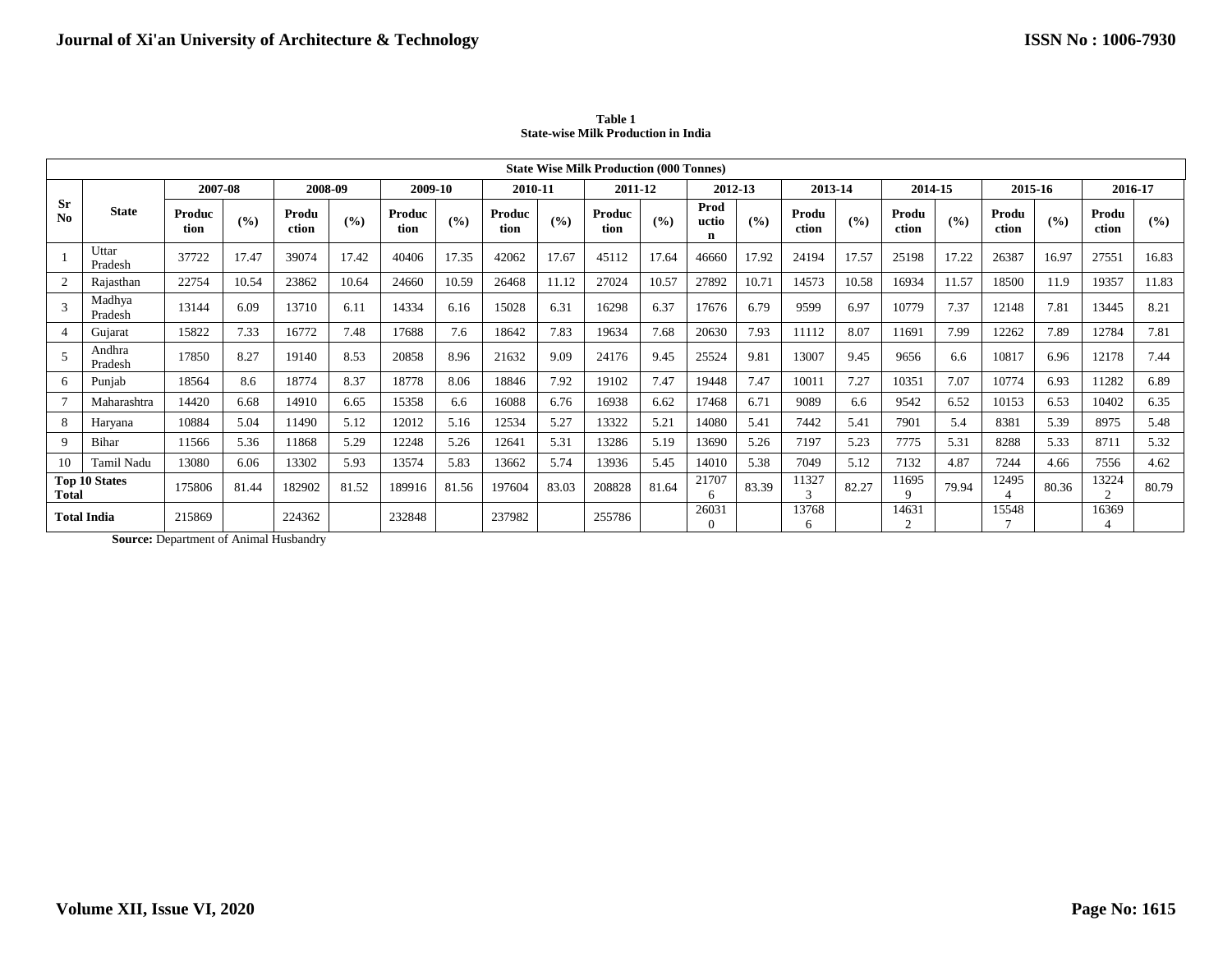|             | <b>World Dairy Production in (000) MT</b>                                                                                                                                                                                                                                                                        |                |       |                |       |                |       |                |       |                |                   |                |       |                |       |                |                   |
|-------------|------------------------------------------------------------------------------------------------------------------------------------------------------------------------------------------------------------------------------------------------------------------------------------------------------------------|----------------|-------|----------------|-------|----------------|-------|----------------|-------|----------------|-------------------|----------------|-------|----------------|-------|----------------|-------------------|
| <b>Sr</b>   |                                                                                                                                                                                                                                                                                                                  | 2010           |       | 2011           |       | 2012           |       | 2013           |       | 2014           |                   | 2015           |       | 2016           |       | 2017           |                   |
| No.         | Country                                                                                                                                                                                                                                                                                                          | Producti<br>on | (%)   | Producti<br>on | (%)   | Producti<br>on | (9/0) | Producti<br>on | (%)   | Producti<br>on | (° <sub>0</sub> ) | Producti<br>on | (%)   | Producti<br>on | (9/0) | Producti<br>on | (° <sub>0</sub> ) |
|             | India                                                                                                                                                                                                                                                                                                            | 122070         | 16.87 | 128124         | 17.28 | 132647         | 17.47 | 137900         | 17.96 | 146526         | 18.46             | 155693         | 19.44 | 165332         | 20.42 | 176272         | 21.91             |
|             | USA                                                                                                                                                                                                                                                                                                              | 87521          | 12.10 | 89053          | 12.01 | 91043          | 11.99 | 91311          | 11.89 | 93490          | 11.78             | 94645          | 11.82 | 96372          | 11.90 | 97761          | 12.15             |
| 3           | 40802<br>41436<br>42012<br>5.53<br>39870<br>41884<br>5.28<br>5.64<br>5.59<br>5.19<br>41592<br>5.19<br>42945<br>5.30<br>44294<br>5.50<br>China                                                                                                                                                                    |                |       |                |       |                |       |                |       |                |                   |                |       |                |       |                |                   |
|             | 40282<br>5.07<br>4.28<br>4.91<br>36656<br>37861<br>4.99<br>39105<br>5.09<br>35886<br>4.48<br>34765<br>4.29<br>Pakistan<br>35491<br>4.94<br>34469                                                                                                                                                                 |                |       |                |       |                |       |                |       |                |                   |                |       |                |       |                |                   |
|             | Russia                                                                                                                                                                                                                                                                                                           | 31841          | 4.40  | 32365          | 4.36  | 32574          | 4.29  | 34529          | 4.50  | 35361          | 4.45              | 34862          | 4.35  | 33911          | 4.19  | 33742          | 4.19              |
| 6           | <b>Brazil</b>                                                                                                                                                                                                                                                                                                    | 30961          | 4.28  | 31640          | 4.27  | 31750          | 4.18  | 31351          | 4.08  | 32419          | 4.08              | 32708          | 4.08  | 32700          | 4.04  | 32695          | 4.06              |
|             | Germany                                                                                                                                                                                                                                                                                                          | 29646          | 4.10  | 30355          | 4.09  | 30704          | 4.04  | 30523          | 3.98  | 30785          | 3.88              | 30791          | 3.84  | 30753          | 3.80  | 31178          | 3.87              |
| 8           | New<br>Zealand                                                                                                                                                                                                                                                                                                   | 17010          | 2.35  | 17339          | 2.34  | 19129          | 2.52  | 19469          | 2.54  | 21320          | 2.69              | 21939          | 2.74  | 21672          | 2.68  | 21372          | 2.66              |
| $\mathbf Q$ | U K                                                                                                                                                                                                                                                                                                              | 14071          | 1.94  | 15056          | 2.03  | 17401          | 2.29  | 18224          | 2.37  | 18631          | 2.35              | 18655          | 2.33  | 18489          | 2.28  | 20700          | 2.57              |
| 10          | Turkey                                                                                                                                                                                                                                                                                                           | 13544          | 1.87  | 13849          | 1.87  | 13843          | 1.82  | 13935          | 1.82  | 15050          | 1.90              | 15324          | 1.91  | 14662          | 1.81  | 15256          | 1.90              |
|             | <b>Top 10 Countries</b><br>Total                                                                                                                                                                                                                                                                                 | 422957         | 58.46 | 435873         | 58.77 | 448965         | 59.13 | 456216         | 59.43 | 475748         | 59.93             | 482093         | 60.19 | 491600         | 60.72 | 507738         | 63.10             |
|             | <b>Total</b><br>$\mathbf{C}$ are not $\mathbf{D}$ and $\mathbf{D}$ and $\mathbf{D}$ are $\mathbf{D}$ are $\mathbf{D}$ and $\mathbf{D}$ and $\mathbf{D}$ are $\mathbf{D}$ and $\mathbf{D}$ are $\mathbf{D}$ and $\mathbf{D}$ are $\mathbf{D}$ and $\mathbf{D}$ are $\mathbf{D}$ and $\mathbf{D}$ are $\mathbf{D}$ | 723510         |       | 741663         |       | 759255         |       | 767703         |       | 793866         |                   | 800969         |       | 809670         |       | 804617         |                   |

**Table 2 World Dairy Productions**

**Source:** Food & Agricultural Organisation (FAO)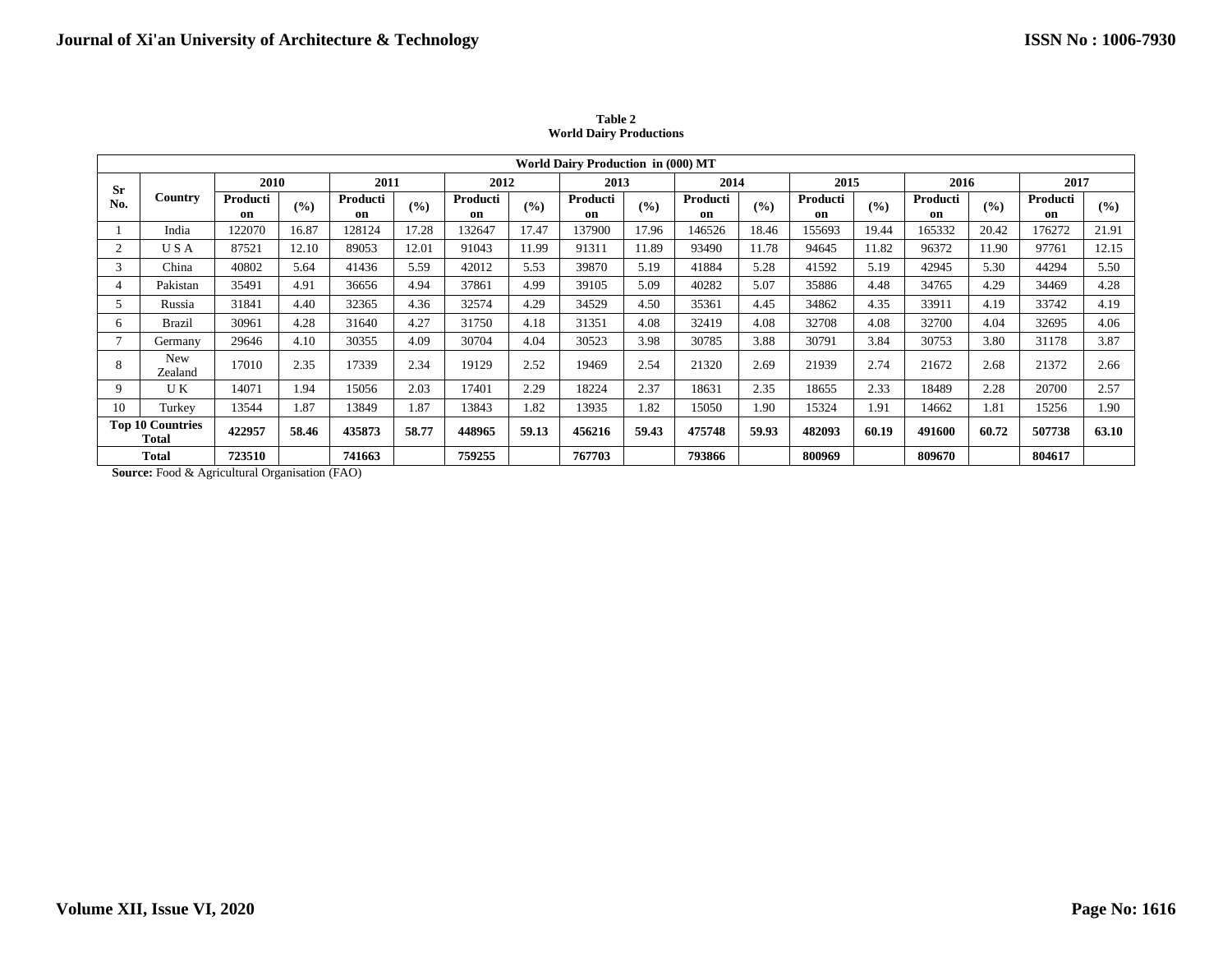|                                         |              |              |         |              |            |              |         |                     |         |              |              |                     |              |              |              |                     |              | (Oty in MT; Value in Rs. Crore) |             |                         |
|-----------------------------------------|--------------|--------------|---------|--------------|------------|--------------|---------|---------------------|---------|--------------|--------------|---------------------|--------------|--------------|--------------|---------------------|--------------|---------------------------------|-------------|-------------------------|
|                                         | 2009-10      |              |         | 2010-11      | 2011-12    |              | 2012-13 |                     | 2013-14 |              |              | 2014-15             | 2015-16      |              | 2016-17      |                     |              | 2017-18                         | 2018-19     |                         |
| <b>Countries</b>                        | Qty          | Rs.<br>Crore | Otv     | Rs.<br>Crore | <b>Qty</b> | Rs.<br>Crore | Otv     | Rs.<br><b>Crore</b> | Oty     | Rs.<br>Crore | <b>Qty</b>   | Rs.<br><b>Crore</b> | Oty          | Rs.<br>Crore | <b>Qty</b>   | Rs.<br><b>Crore</b> | <b>Qty</b>   | Rs.<br><b>Crore</b>             | Oty         | Rs.<br><b>Cror</b><br>e |
| France                                  | 199.85       | 5.51         | 1737.71 | 19.27        | 13973.8    | 232.59       | 1815.06 | 24.55               | 2413.61 | 45.78        | 3373.6<br>6  | 73.13               | 4536.9       | 88.57        | 4091.0       | 65.32               | 4321.7       | 72.35                           | 554.4       | 70.47                   |
| Italy                                   | 149.73       | 5.91         | 165.23  | 6.95         | 1077.91    | 23.26        | 292.12  | 14.69               | 253.11  | 13.34        | 276.61       | 15.74               | 302.43       | 13.92        | 373.7        | 16.68               | 405.82       | 18.93                           | 58.13       | 25.55                   |
| Germany                                 | 148.14       | 1.38         | 70.08   | 1.32         | 4131.04    | 79.41        | 100.75  | 2.47                | 271.24  | 5.62         | 330.08       | 13.52               | 506.44       | 11.77        | 856.68       | 7.65                | 1635.9       | 18.45                           | 1.2         | 15.96                   |
| UK                                      | 63.52        | 0.96         | 1986.49 | 12.52        | $\Omega$   | $\Omega$     | 1343.85 | 14.34               | 911.6   | 12.45        | 1165.4       | 15.65               | 1174.5       | 14.98        | 840.56       | 10.6                | 701.41       | 12.01                           | 51.75       | 14.56                   |
| Denmark                                 | 1074.34      | 15.09        | 751.92  | 15.73        | 762.34     | 17           | 979.84  | 21.91               | 771.9   | 16.34        | 631.32       | 16.34               | 1814.5       | 32.03        | 1543.4       | 22.96               | 1427.3       | 21.99                           | 43.98       | 12.62                   |
| Top 5<br>Total                          | 1635.58      | 28.85        | 4711.43 | 55.79        | 19945.1    | 352.26       | 4531.62 | 77.96               | 4621.46 | 93.53        | 5777.0       | 134.38              | 8334.9       | 161.2        | 7705.4       | 123.2               | 8492.2       | 143.73                          | 709.4<br>6  | 139.1<br>-6             |
| <b>Total</b>                            | 31374.7<br>6 | 322.25       | 54334.6 | 822.41       | 70699.9    | 1203.93      | 7417.44 | 166.54              | 9916.42 | 212.8        | 11901.<br>61 | 282.78              | 16986.<br>74 | 322.3        | 16305.<br>78 | 230.2               | 22683.<br>19 | 282.09                          | 1012.<br>97 | 198.4<br>Q              |
| % Share<br>of Top 5<br><b>Countries</b> | 5.21         | 8.95         | 8.67    | 6.78         | 28.21      | 29.26        | 61.09   | 46.81               | 46.60   | 43.94        | 48.54        | 47.52               | 49.07        | 50.04        | 47.26        | 53.52               | 37.44        | 50.95                           | 70.04       | 70.11                   |

**Table 3 Top 5 Importers of Indian Dairy Products**

**Source:** DGCIS**Table 4** 

#### **Top 4 Exporters of Dairy Products in the World**

|                                         |                        |              |                       |              |        |                     |        |              |       |                        |                        |              |            |              |             |              | (Oty in MT; Value in Rs. Crore) |              |         |              |
|-----------------------------------------|------------------------|--------------|-----------------------|--------------|--------|---------------------|--------|--------------|-------|------------------------|------------------------|--------------|------------|--------------|-------------|--------------|---------------------------------|--------------|---------|--------------|
|                                         |                        | 2009-10      |                       | 2010-11      |        | 2011-12             |        | 2012-13      |       | 2013-14                |                        | 2014-15      |            | 2015-16      | 2016-17     |              | 2017-18                         |              | 2018-19 |              |
| <b>Countries</b>                        | Qty                    | Rs.<br>Crore | Qty                   | Rs.<br>Crore | Qty    | Rs.<br><b>Crore</b> | Qty    | Rs.<br>Crore | Oty   | Rs.<br><b>Crore</b>    | Qty                    | Rs.<br>Crore | <b>Qty</b> | Rs.<br>Crore | Qty         | Rs.<br>Crore | Qty                             | Rs.<br>Crore | Qty     | Rs.<br>Crore |
| Turkey                                  | . . 1                  | 0.0          | 0.0                   | 0.0          | 0.0    | 108.9               | 2.6    | 0.0          | 0.0   | 0.0                    | 108.9                  | 2.6          | 0.0        | 0.0          | 0.0         | 0.0          | 0.0                             | 0.0          | 14852.8 | 355.9        |
| <b>U</b> Arab Emts                      | 4988.2                 | 70.6         | 5845.4                | 94.8         | 4036.1 | 6136.0              | 187.4  | 5461.7       | 180.8 | 5733.9                 | 6136.0                 | 187.4        | 5461.7     | 180.8        | 5733.9      | 203.2        | 5725.3                          | 207.4        | 10267.0 | 305.3        |
| Egypt A Rp                              | 864.4                  | 8.9          | 3647.4                | 66.4         | 807.3  | 50.0                | 1.3    | 0.0          | 0.0   | 0.0                    | 50.0                   | 1.3          | 0.0        | 0.0          | 0.0         | 0.0          | 5734.4                          | 173.4        | 10692.0 | 289.4        |
| Bangladesh Pr                           | 7564.1                 | 84.2         | 4979.7                | 64.9         | 68.2   | 10490.<br>$\sim$    | 224.0  | 5359.8       | 95.1  | 7092.7                 | 10490.<br>$\mathbf{r}$ | 224.0        | 5359.8     | 95.1         | 7092.7      | 124.6        | 3317.0                          | 61.6         | 21745.3 | 270.0        |
| Bhutan                                  | 393.5                  | 2.1          | 540.8                 | 4.8          | 217.6  | 3708.0              | 49.1   | 2082.4       | 36.9  | 4362.8                 | 3708.0                 | 49.1         | 2082.4     | 36.9         | 4362.8      | 109.2        | 6173.4                          | 116.4        | 9375.9  | 144.3        |
| Top 5 Total                             | 13811.                 | 165.9        | 15013.<br>$\sim$      | 231.0        | 5129.2 | 20493.              | 464.4  | 12903.       | 312.8 | 17189.<br>$\sim$       | 20493.                 | 464.4        | 12903.     | 312.8        | 17189.      | 437.1        | 20950.                          | 558.8        | 66932.9 | 1364.9       |
| <b>Total</b>                            | 34380.<br>$\mathbf{0}$ | 402.7        | 37435.<br>$\mathbf o$ | 548.0        | 25639. | 66424.              | 1205.4 | 33442.       | 755.5 | 39167.<br>$\mathbf{0}$ | 66424.                 | 1205.4       | 33442.     | 755.5        | 39167.<br>0 | 905.7        | 48039.                          | 1196.2       | 113725. | 2423.0       |
| % Share of<br>Top 5<br><b>Countries</b> | 40.17                  | 41.20        | 40.10                 | 42.15        | 20.01  | 30.85               | 38.53  | 38.59        | 41.40 | 43.89                  | 30.85                  | 38.53        | 38.59      | 41.40        | 43.89       | 48.25        | 43.61                           | 46.71        | 58.85   | 56.33        |

Source: DGCIS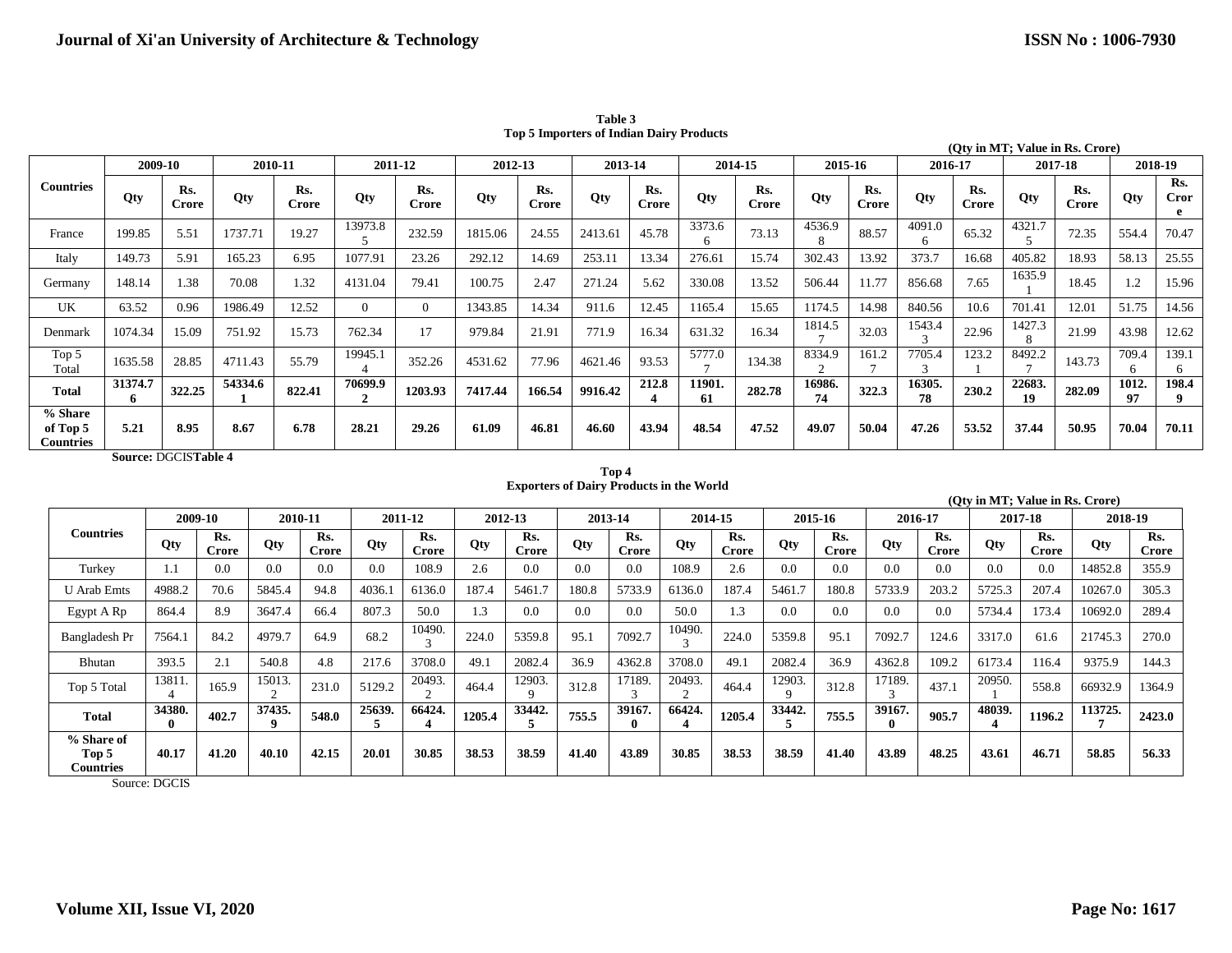Table 2 presents that details of the top ten dairy-producing countries in the world covering the period from 2010 to 2017. The study reveals that these top 10 countries contribute more than 60 per cent of total dairy products exports in the world. It shows that India is the leading producer of dairy products, having 21.91 per cent share in the world's total dairy production during 2017, which is followed by the USA (12.15 per cent), China (5.50 per cent), Pakistan (4.28 per cent), Russia (4.19 per cent), and Brazil (4.06 per cent). It is evident from the table that among the selected nations, all the countries have registered a better growth except Pakistan during the period of analysis.

#### **4.1 Import and Export of Indian Dairy Products**

Table 3 presents the top five import countries of Indian dairy products. During 2009-10, France is the major importer of Indian dairy products with 70.47 crores which is followed by Italy (25.55crores), Germany (15.96 crores), UK (14.56 crore) and Denmark (12.62 crores). The table shows that the share of the top 5 importing nations has moderate growth during the period of analysis.

Table 4 presents the top five export destinations of Indian dairy products. Among the nations, Turkey recorded as a significant importer of Indian dairy products with 355.9 crores, which is followed by United Arab Emirates (305.32 cr.), Egypt (289.36cr), Bangladesh (270.03cr) and Bhutan (144.32 cr.). It is evident from the table that the share of the top 5 importer nations are recorded with moderate growth during the period in reference.

**Table 5** 

|        | <b>Result of Nominal Protection Coefficient (NPC)</b> |         |            |
|--------|-------------------------------------------------------|---------|------------|
| Sr No. | India                                                 | World   | <b>NPC</b> |
| 2009   | 0.00205                                               | 0.00194 | 1.055      |
| 2010   | 0.00266                                               | 0.00200 | 1.328      |
| 2011   | 0.00201                                               | 0.00242 | 0.829      |
| 2012   | 0.00275                                               | 0.00226 | 1.218      |
| 2013   | 0.00317                                               | 0.00250 | 1.266      |
| 2014   | 0.00307                                               | 0.00256 | 1.202      |
| 2015   | 0.00334                                               | 0.00196 | 1.703      |
| 2016   | 0.00336                                               | 0.00172 | 1.947      |
| 2017   | 0.00366                                               | 0.00201 | 1.822      |
| 2018   | 0.00368                                               | 0.00218 | 1.686      |
|        | <b>Course: COMTDADE Huited Nations</b>                |         |            |

## **4.2 Analysis of Nominal Protection Coefficient**

**Source:** COMTRADE, United Nations

Apart from the competitiveness of the dairy industry in India and the world, the study also estimated the competitiveness of dairy products using the NPC measure. Table 5 presents the results of the analysis. The values of NPC dairy products are unity for most of the years, except for the period 2011. It implies that dairy products are competitive in the world market, but it is not competitive in the Indian market.

|        |            |              | <b>Revealed Comparative Advantage (RCA)</b> |              |      |
|--------|------------|--------------|---------------------------------------------|--------------|------|
| Sr No. | India      |              | World                                       | <b>RCA</b>   |      |
|        | <b>Qty</b> | <b>Share</b> | <b>Qty</b>                                  | <b>Share</b> |      |
| 2009   | 33169      | 4.56         | 24507118                                    | 6.20         | 0.74 |
| 2010   | 41793      | 5.75         | 28617017                                    | 7.24         | 0.79 |
| 2011   | 38866      | 5.35         | 29154388                                    | 7.38         | 0.72 |
| 2012   | 50184      | 6.91         | 30149508                                    | 7.63         | 0.90 |
| 2013   | 124608     | 17.15        | 32244192                                    | 8.16         | 2.10 |
| 2014   | 86544      | 11.91        | 34113262                                    | 8.63         | 1.38 |
| 2015   | 35377      | 4.87         | 33323224                                    | 8.43         | 0.58 |
| 2016   | 30397      | 4.18         | 36956901                                    | 9.35         | 0.45 |
| 2017   | 30293      | 4.17         | 37302216                                    | 9.44         | 0.44 |
| 2018   | 56025      | 7.71         | 34712248                                    | 8.79         | 0.88 |
| Total  | 726708     | 100          | 395073605                                   | 100          |      |

**Table 6**

**Source:** COMTRADE, United Nations.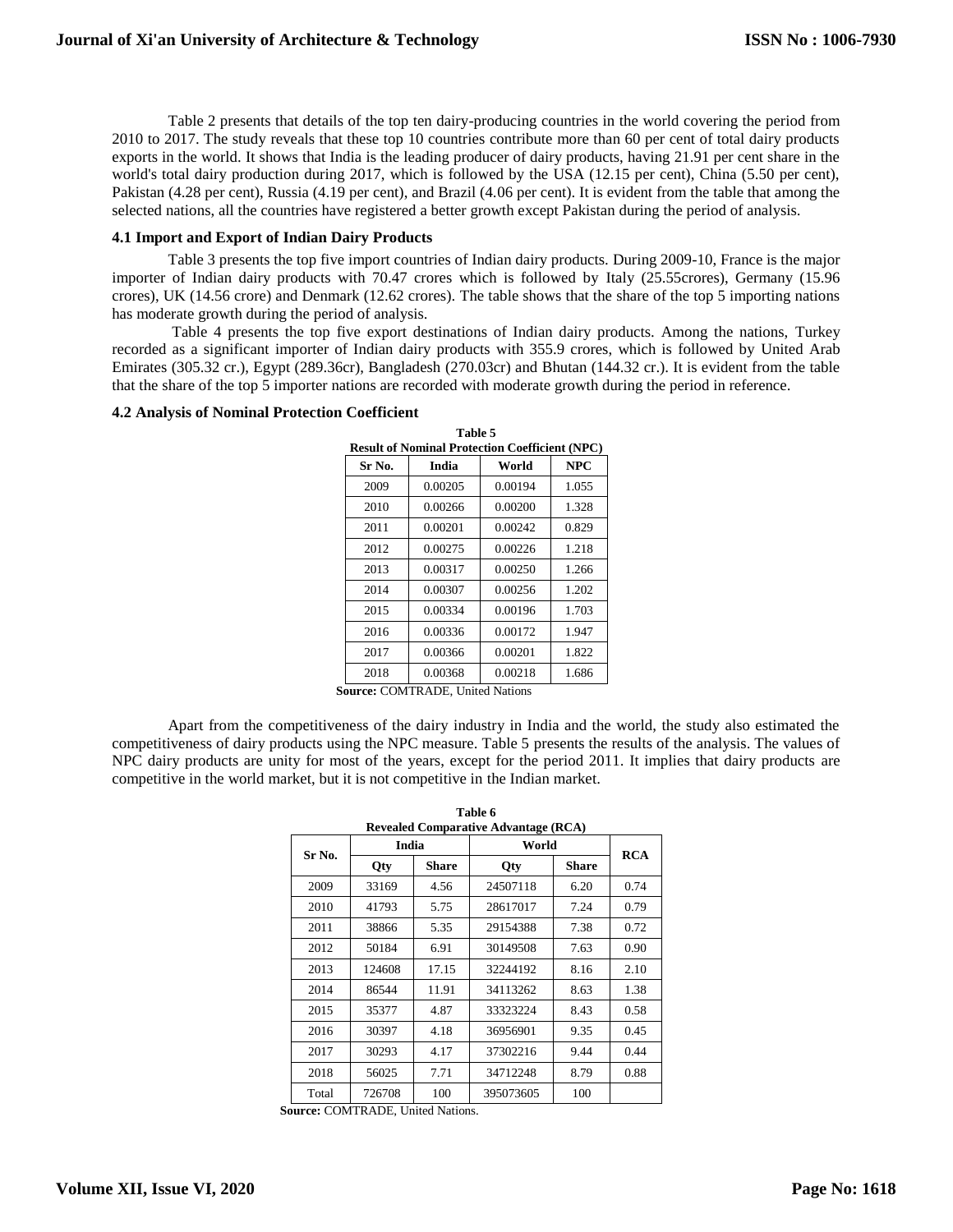It is evident from table 6, the coefficient of RCA of dairy products is less than unity, which implies that India does not have any comparative advantage in the context of exporting dairy products. The estimated results indicate that the RAC indices for the dairy product were found to be less than unity, suggesting that India does not enjoy a comparative advantage for exporting any or a particular dairy product from its dairy product portfolio. The situation could be attributed to various reasons. India's dairy exports are increasing over the period, thanks to the consistent rise of milk production. At the same time, there has been a trend in rising income levels in urban centres, where the demand for processed dairy products has gone up leaving few surpluses for exports.

#### **V. Suggestion**

Cooperative banks and other national banks ought to come ahead to extend liberal credit services to the farmers, especially small and marginal farmers for the improvement of the dairy enterprise. The cooperative sector should be strengthened to increase the procurement of milk in a better way. It is essential to provide continuous subsidies for the farmers who involved in the milk production so that the output of milk will increase. The study recommended to encourage the farmers to introduce value-added milk products in rural areas, and it will enable them to get more revenue.

The major hassle in the unorganised dairy sector is quality, which creates a severe threat to the health of consumers. Hence the study recommends introducing stringent norms for the procurement of milk from the farmers and private organisations.

#### **VI. Conclusion**

The dairy industry has the potential to improve the income of the rural mass, better nutrition for the women, better self-employment and hence is a very critical area for investment. The dairy sector is a potential subsector for generating income and employment, 75-80 per cent of farm families are belongs to the small farmers, marginal farmers and landless labourers. The dairy industry is providing a better livelihood for them. It generates employment for more number of rural people with the least unit cost of employment. India recorded a moderate growth rate in the dairy industry during the period in reference. With an increase in demand on one hand and sluggish supply on the other, the government needs to intervene for improving the dairy industry in India.

#### **References:**

Abida Ahsan & Bilal Ahmad Dar (2018) An Economic Analysis of Dairy Sector in Jammu and Kashmir with Special Reference to Milk Production. *International Journal of Research in Humanities, Arts and Literature*, Vol. 6, Issue 4, pp.401-406.

Agricultural & Processed Food Products Export Development Authority Site Developed & They are maintained by *Logic soft*, New Delhi.

Balassa, B. (1965). "Trade Liberalization and Revealed Comparative Advantage" *The Manchester School,* Vol.33 (2), pp. 99–123.

Bhagyashree S. Kunte, Prof. Sanjay Patankar (2015) A Literature Review of Indian Dairy Industry, *International Journal of Management Research & Review*, Volume 5, Issue 6, pp. 341-350.

Dairy Industry in India 2020 Edition: Market Size, Growth, Prices, Segments, Cooperatives, Private Dairies, Procurement and Distribution, Report by *IMARC* Group. [https://www.imarcgroup.com/dairy-industry-in-india.](https://www.imarcgroup.com/dairy-industry-in-india)

Deshmukh. M. S. (2014) Growth and Performance of Dairy Sector in India, *Voice of Research*, Volume 3, Issue 2, pp. 39-44.

FAO (2019). Dairy Market Review: Overview of global dairy market developments in 2018.

GoI (Government of India) (2018) Production Enhancement through Productivity Gains, Report of the Committee for Doubling Farmers' Income, Volume VIII, pp. 13.

Goyal, T. M.; Mukherjee, A. and Kapoor, A. (2017) India's Exports of Food Products: Food Safety Related Issues and Way Forward, Working Paper No. 345, Indian Council for Research on International Economic Relations.

Koteswara Rao. M. (2017) Factors Affecting Milk Production: A Case Study in Andhra Pradesh. *Journal of Rural Development*, Vol. 36, No. 1, pp. 21-32.

Landes, M.; Cessna, J.; Kuberka, L. and Jones, K. (2017) India's Dairy Sector: Structure, Performance, and Prospects, *A Report from the Economic Research Service,* United States Department of Agriculture, LDPM-272-01, pp. 1-49.

Maria J. Groot1 and Katrien E. van'tHooft (2016) The Hidden effects of Dairy Farming on Public and Environmental Health in the Netherlands, India, Ethiopia, and Uganda, considering the Use of Antibiotics and Other Agrochemicals. Front. *Public Health,* Vol. 4:12, pp. 1-9.

Payal Jaiswal, Hemkant Chandravanshi, Ashulata Netam (2018), Contribution of dairy farming in employment and household nutrition in India, *International Journal of Avian & Wildlife Biology*, Vol.3(1), pp. 78‒79.